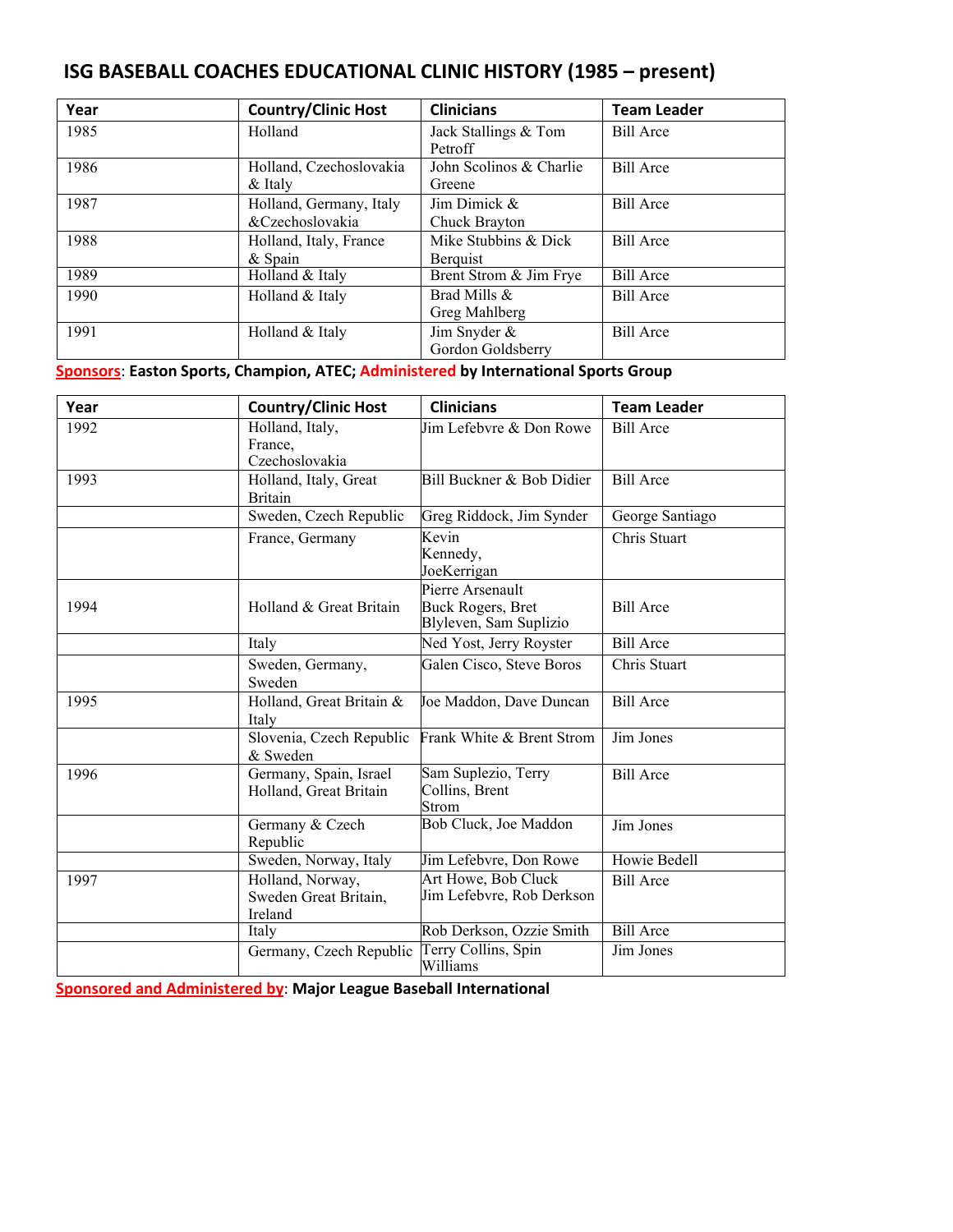| Year | <b>Country/Clinic Host</b>  | <b>Clinicians</b>                             | <b>Team Leader</b> |
|------|-----------------------------|-----------------------------------------------|--------------------|
| 1998 | Holland                     | Duane Banks, Dick<br>Birmingham               | <b>Bill Arce</b>   |
|      | Italy                       | Mike Sciocia, Jerry<br>Weinstein              | <b>Bill Arce</b>   |
|      | Germany & Czech<br>Republic | Chuck Brayton & Charlie<br>Greene             | Jim Jones          |
| 1999 | Holland (Dec. 98)           | Jerry Weinstein & Al<br>Goldis                | <b>Bill Arce</b>   |
|      | Austria & Croatia           | Rod Delmonico & Mike<br>Lane                  | Jim Jones          |
|      | Belgium                     | Pete Caliendo &<br>Alex Messier               | Pete Caliendo      |
|      | Italy                       | Pete Caliendo, Ron<br>Maestri, Ken<br>Ravizza | <b>Bill Arce</b>   |
|      | New Zealand                 | Jim Jones & Tony Dress                        | Jim Jones          |

### **Sponsors**: **Major League Baseball International; Administered by ISG**

| Year            | <b>Country/Clinic Host</b> | <b>Clinicians</b>       | <b>Team Leader</b> |
|-----------------|----------------------------|-------------------------|--------------------|
| 1999 – December | Israel                     | Al Goldis,              | <b>Bill Arce</b>   |
|                 |                            | Howie                   |                    |
|                 |                            | Herschberg              |                    |
|                 | Holland                    | Ken Ravizza, Andy       | Jim Jones          |
|                 |                            | Blaylock                |                    |
| 2000            | Sweden                     | Charlie Greene, Bobby   | Jim Jones          |
|                 |                            | Simpson                 |                    |
|                 | Czech Republic             | Joe Vavra, Dean Kriener | Jim Jones          |
|                 | Italy                      | Bobby Valentine, Brent  | Bill Arce          |
|                 |                            | Strom, Ron Maestri      |                    |

#### **Sponsors**: **Louisville Slugger, ATEC, Columbus Sports Council, Ringor; Administered by ISG**

| Year | <b>Country/Clinic Host</b> | <b>Clinicians</b>       | <b>Team Leader</b> |
|------|----------------------------|-------------------------|--------------------|
| 2001 | Holland (Dec. 00)          | Terry Pollreisz,        | Jim Jones          |
|      |                            | Bob Keyes, Lisa         |                    |
|      |                            | <b>Navas</b>            |                    |
|      | Slovakia (Dec. 00)         | Jim Bowen, Mauro        | Jim Jones          |
|      |                            | Mazzotti, Bonnie        |                    |
|      |                            | Flynn                   |                    |
|      | Norway                     | Pete Wilk, Bonnie Flynn | Tony Dress         |
|      | Ireland                    | Ron Wotus &             | Rick Steen         |
|      |                            | Danny Rogers            |                    |
|      | Italy                      | Joe Girardi, Dan Rohn,  | Ron Maestri        |
|      |                            | Bobby Simpson, Renee    |                    |
|      |                            | Gillespie               |                    |

**Sponsors**: **Louisville Slugger, ATEC, Sports Supply Group, International Softball Federation; Administered by ISG**

| Year | <b>Country/Clinic Host</b> | <b>Clinicians</b>                | <b>Team Leader</b> |
|------|----------------------------|----------------------------------|--------------------|
| 2002 | Italy                      | Sal Bando, Ken                   | Ron Maestri        |
|      |                            | Ravizza, Mona Stevens            |                    |
|      | Germany                    | Tom O'Connell &                  | Tom O'Connell      |
|      |                            | Tom Dedin                        |                    |
|      | Czech Republic             | Mauro Mazzotti & Butch<br>Hughes | Jim Jones          |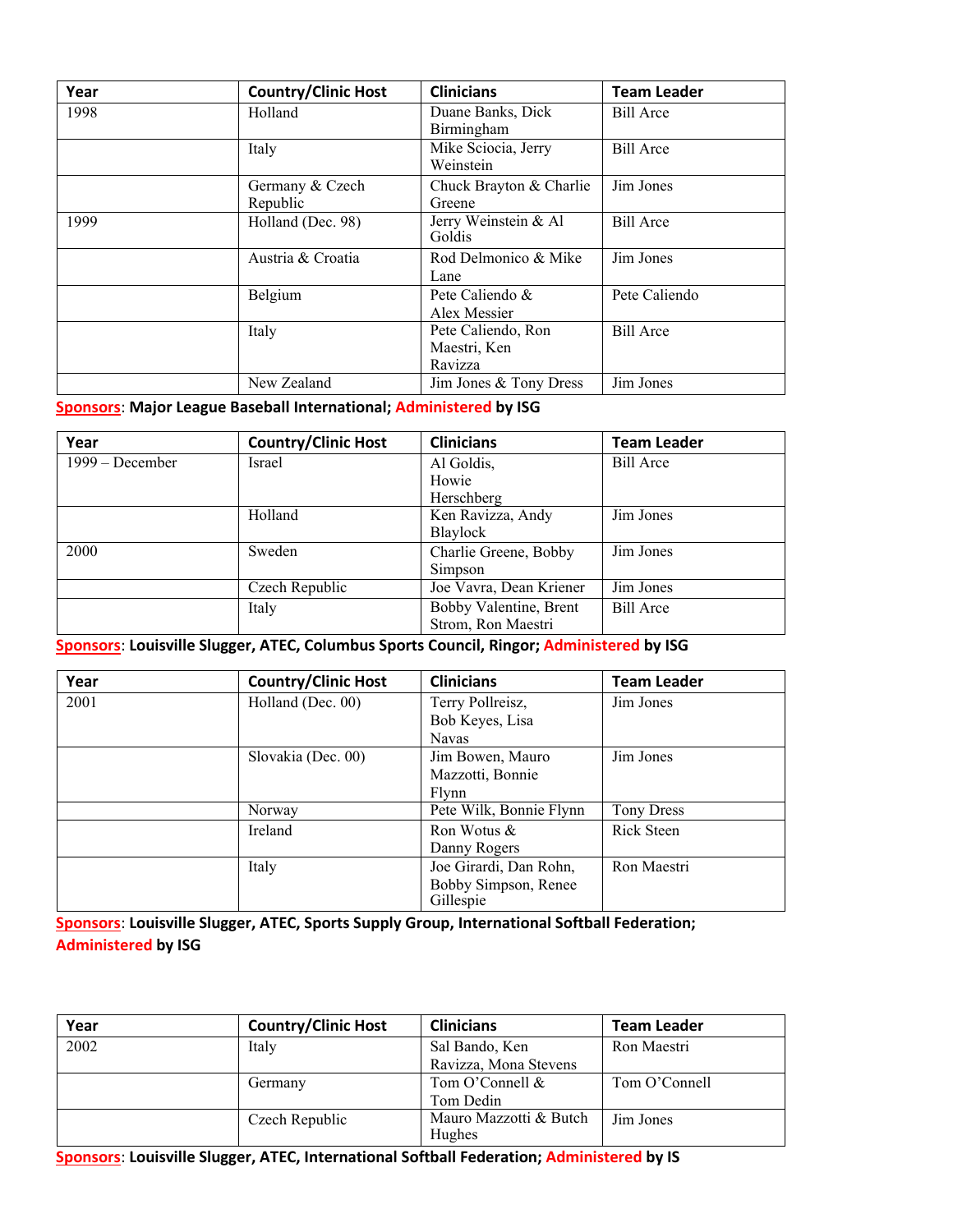| Year | <b>Country/Clinic Host</b> | <b>Clinicians</b>                                        | <b>Team Leader</b>   |
|------|----------------------------|----------------------------------------------------------|----------------------|
| 2003 | Poland (Dec. 02)           | Pete Myer & Scott<br>Schoenrock                          | <b>Bill Matthews</b> |
|      | Ireland (Dec 02)           | Rick Steen & Ron Wotus                                   | Rick Steen           |
|      | France (Dec. 02)           | Ralph Dickenson &<br>Mike Lane                           | Jim Jones            |
|      | Germany                    | Bill Holowaty, Mike<br>Tosar, Bonnie Flynn               | Tom O'Connell        |
|      | Italy                      | Tony Abbatine, Ralph<br>Dickenson, Brent<br><b>Strom</b> | <b>Bill Arce</b>     |
|      | Slovakia                   | Pete Caliendo, Don<br>Freeman, Michelle<br>Hawkins       | <b>Bill Percy</b>    |

**Sponsors**: **Louisville Slugger, ATEC, International Softball Federation, USA Athletes International, Easton Sports, Diamond Sports; Administered by ISG**

| Year | <b>Country/Clinic Host</b> | <b>Clinicians</b>                                   | <b>Team Leader</b> |
|------|----------------------------|-----------------------------------------------------|--------------------|
| 2004 | France                     | Tony Abbatine, Joe<br>Maddon                        | Randy Town         |
|      | Germany                    | Charlie Greene, Joe<br>Maddon, Jason<br>Baker       | Tom O'Connell      |
|      | Czech Republic             | Ken Ravizza, Michael<br>Bastian, Jim Johnson        | Jim Jones          |
|      | Slovenia                   | John Vodenlich, Tom<br>Brandon, Scott<br>Schoenrock | Tom O'Connell      |
|      | Spain                      | Craig Bjornson, Frank<br>Cacciatore, Mark Elridge   | Jim Jones          |
|      | Italy                      | Gene Tenace, Frank<br>Quilici                       | Ron Maestri        |

**Sponsors**: **Louisville Slugger, ATEC, International Softball Federation, USA Athletes International, Diamond Sports; Administered by ISG**

| Year    | <b>Country/Clinic Host</b>                             | <b>Clinicians</b>                                                            | <b>Team Leader</b>   |
|---------|--------------------------------------------------------|------------------------------------------------------------------------------|----------------------|
| 2004-05 | Poland (Dec. 04)                                       | Bruce Peddle & Bob<br><b>Brookens</b>                                        | <b>Bill Matthews</b> |
|         | Germany                                                | Gene Tenance, John<br>Vodenvich, Dave<br>Perchinski, Liz<br>Kelly            | Tom O'Connell        |
|         | Slovakia                                               | Terry Pollreisz, Spanky<br>Mcfarland, Scott<br>Schoenrock                    | Jim Jones            |
|         | Slovenia                                               | John Vodenvich,<br>Rick Steen, Jason<br>Baker                                | Tom O'Connell        |
|         | Spain                                                  | Dave Snow, Ken<br>Ravizza, Mauro<br>Mazzotti, Lisa Navas,<br>Lilly Rossetti, | Jim Jones            |
|         | European Baseball<br>Coaches<br>Association<br>Cologne | Brent Strom & Paul<br>Carey                                                  | Tom O'Connell        |
|         | Italy                                                  | Larry Rothschild, Randy<br>Bush & Mike Bastain                               | Ron Maestri          |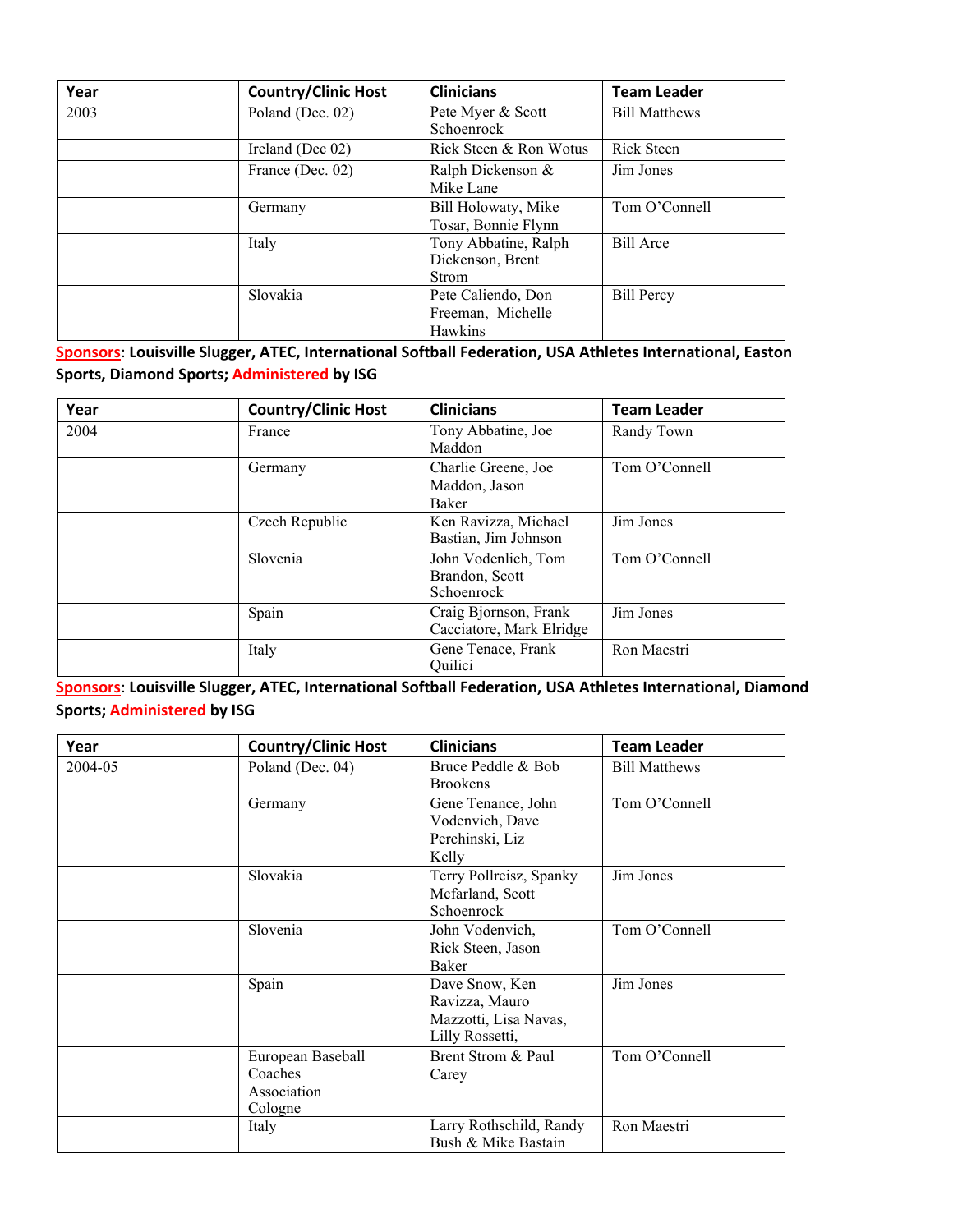| Netherlands | Brent Strom, Ralph        | Bill<br>Arce |
|-------------|---------------------------|--------------|
|             | Jickerson.<br>L1Z         |              |
|             | $\boldsymbol{V}$<br>Kelly |              |

#### **Sponsors**: **Louisville Slugger, International Softball Federation, USA Athletes International, Diamond Sports; Administered by ISG**

| Year    | <b>Country/Clinic Host</b> | <b>Clinicians</b>       | <b>Team Leader</b>       |
|---------|----------------------------|-------------------------|--------------------------|
| 2005-06 | EBCA(Dec. 05)              | Rod Delmonico, Dan      | Tom O'Connell, Jim Jones |
|         | Prague                     | Cassidy                 |                          |
|         | Holland (Dec. 05)          | Ron Wotus, Joel Horlen  | Jim Jones                |
|         | Germany                    | Steve Farley, Perry     | Tom O'Connell            |
|         |                            | Husband                 |                          |
|         | Great Britain              | Charlie Greene, Charlie | John Vodenlich           |
|         |                            | Greene, Jr.             |                          |
|         | Spain                      | Jerry Stitt, Mike Lane  | Jim Jones                |
|         | Slovenia                   | Pete Caliendo, Mike     | Tom O'Connell            |
|         |                            | Marshall                |                          |
|         | Ireland                    | Randy Town              | <b>Rick Steen</b>        |
|         | Italy                      | Paul Reddick, Randy     | Jim Jones                |
|         |                            | Whisler                 |                          |
|         | Sweden                     | Don Freeman             | Pete Caliendo            |

| Year    | <b>Country/Clinic Host</b> | <b>Clinicians</b>    | <b>Team Leader</b>  |
|---------|----------------------------|----------------------|---------------------|
| 2006-07 | EBCA - Prague              | Ken Ravizza &        | Jim Jones           |
|         |                            | Pete Caliendo        |                     |
|         | Holland                    | Jerry Weinstein &    | Jim Jones           |
|         |                            | Fred Corral          |                     |
|         | Austria                    | Rick Steen & John    | Tom O'Connell       |
|         |                            | Vodenlich            |                     |
|         | Poland                     | <b>Bruce Peddie</b>  | <b>Bill Mathews</b> |
|         | Germany                    | Craig Bjornson &     | Tom O'Connell       |
|         |                            | Jim Penders          |                     |
|         | Spain                      | Ray Korn & Perry     | Tom O'Connell       |
|         |                            | Husband              |                     |
|         | Italy                      | Tim Foli             | Ron Maestri         |
|         | Belgium                    | <b>Bill Holmberg</b> | Pete Caliendo       |

**Sponsors**: **Louisville Slugger, USA Athletes International, Diamond Sports, MLB; Administered by ISG**

| Year    | <b>Country/Clinic Host</b> | <b>Clinicians</b>                 | <b>Team Leader</b> |
|---------|----------------------------|-----------------------------------|--------------------|
| 2007-08 | $EBCA - Cologne$           | Ron Wolforth,                     | Tom O'Connell      |
|         |                            | Jerry Weinstein                   |                    |
|         | Great Britain              | Craig Bjornson, Randy<br>Whistler | Jim Jones          |
|         |                            |                                   |                    |
|         | Austria                    | Spanky McFarland,                 | Tom O'Connell      |
|         |                            | Brian Cain                        |                    |
|         | Holland                    | Perry Husband, Steve              | Jim Jones          |
|         |                            | Zawrotny                          |                    |
|         | Germany                    | Bob Didier, Mike Lane             | Tom O'Connell      |
|         | Spain                      | Brent Strom, Ken Ravizza          | Jim Jones          |
|         | Slovakia                   | Ray Korn                          | <b>Rick Steen</b>  |
|         | Slovenia/Croatia           | <b>Bill Percy, Rusty</b>          | John Vodenlich     |
|         |                            | Tiedemann, Mark                   |                    |
|         |                            | Fuller                            |                    |

**Sponsors**: **Louisville Slugger, World Sport Travel, Diamond Sports, MLB, Easton Sports, Hawaiian Winter League; Administered by ISG**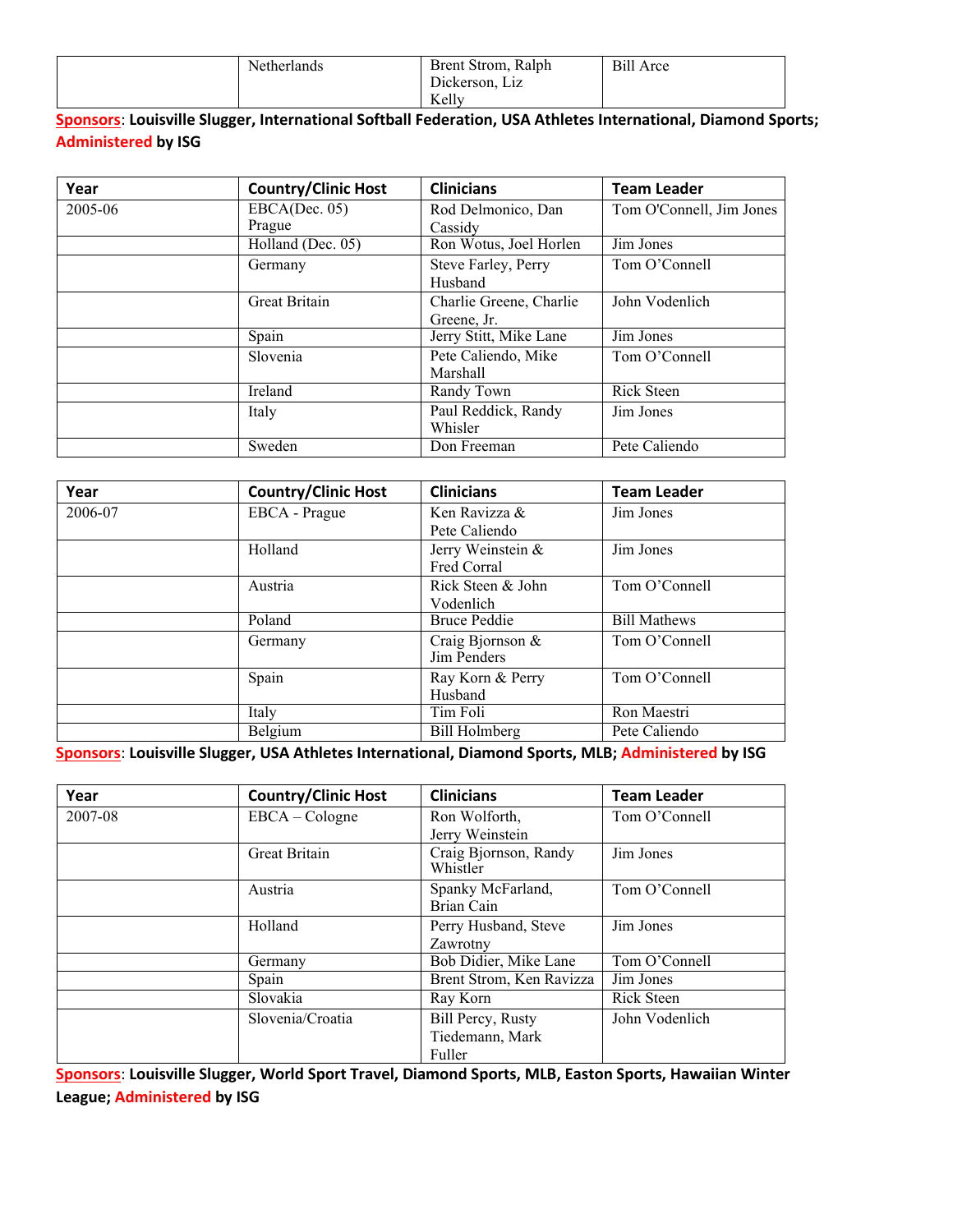| Year    | <b>Country/Clinic Host</b> | <b>Clinicians</b>                | <b>Team Leader</b> |
|---------|----------------------------|----------------------------------|--------------------|
| 2008-09 | EBCA - Vienna              | Tom Hanson, Jeff Albert          | Tom O'Connell      |
|         | Holland                    | Ron Polk, Jim Colburn            | Tom O'Connell      |
|         | Belgium                    | Ron Kittle                       | Pete Caliendo      |
|         | Germany                    | Dana Cavalea & Kirk<br>Champion  | Tom O'Connell      |
|         | Czech Republic             | Jim Penders, Pete<br>Caliendo    | Jim Jones          |
|         | Spain                      | Terry Pollreisz,<br>Jaime Garcia | Jim Jones          |
|         | Italy                      | Jim Hendry & Jeremy<br>Guthrie   | Ron Maestri        |

**Sponsors**: **Louisville Slugger, Diamond Sports, Easton, MLB; Administered by ISG**

| Year    | <b>Country/Clinic Host</b> | <b>Clinicians</b>                 | <b>Team Leader</b>  |
|---------|----------------------------|-----------------------------------|---------------------|
| 2009-10 | EBCA - Brussels            | Mike Lane & Jim<br>Lefebvre       | Jim Jones           |
|         | Poland                     | Pete Caliendo,                    | <b>Bill Mathews</b> |
|         | Holland                    | Terry Collins &<br>Kirk Champion  | Tom O'Connell       |
|         | Germany                    | Jerry Weinstein & Ron<br>Wolforth | Tom O'Connell       |
|         | Italy                      | Robbie Thompson & Eric<br>Wedge   | Ron Maestri         |
|         | Ireland                    | Charlie Greene &<br>Rick Steen    | Tom O'Connell       |
|         | Crotia/Slovenia            | John Vodenlich & Pete<br>Caliendo | <b>Bill Percy</b>   |

## **Sponsors**: **ABCA, Diamond Sports, Easton, MLB, Confederation of European Baseball; Administered by ISG**

| Year    | <b>Country/Clinic Host</b> | <b>Clinicians</b>    | <b>Team Leader</b> |
|---------|----------------------------|----------------------|--------------------|
| 2010-11 | EBCA - Cologne             | Brent Strom & Mike   | Tom O'Connell      |
|         |                            | <b>Barnett</b>       |                    |
|         | Holland                    | Reggie Smith & Andy  | Jim Jones          |
|         |                            | McKay                |                    |
|         | Germany                    | Charlie Greene, Jr., | Tom O'Connell      |
|         |                            | Dave Schuler         |                    |
|         | Croatia                    | Bill Percy &         | John Vodenlich     |
|         |                            | Tommy Watkins        |                    |
|         | Italy                      | Rick Eckstein, Mike  | Ron Maestri        |
|         |                            | Quade                |                    |
|         |                            |                      |                    |
|         |                            |                      |                    |

| 2012-13 | EBCA – Mulhouse,   | Charlie Greene, Jr.,    | Tom O'Connell     |
|---------|--------------------|-------------------------|-------------------|
|         | France             | Dave Schuler            |                   |
|         | Holland            | Derek Johnson, Derek    | Jim Jones         |
|         |                    | Shelton                 |                   |
|         | Italy              | Ron Wolforth, Darrell   | Ron Maestri       |
|         |                    | Miller, Jim Jones       |                   |
|         | Serbia'            | Bill Percy, Terry Ayers | John Vodenlich,   |
|         | Croatia            | John Vodenlich,         | <b>Bill Percy</b> |
|         |                    | Terry Ayers             |                   |
|         | Germany            | Brent Strom, Tim        | Tom O'Connell     |
|         |                    | Leiper, Trevor Bauer    |                   |
|         | Canada – Vancouver | Pat Doyle, Mike Lane    | Pete Caliendo     |
|         | Mexico             | Jim Hall, Mike Pinto    | Pete Caliendo     |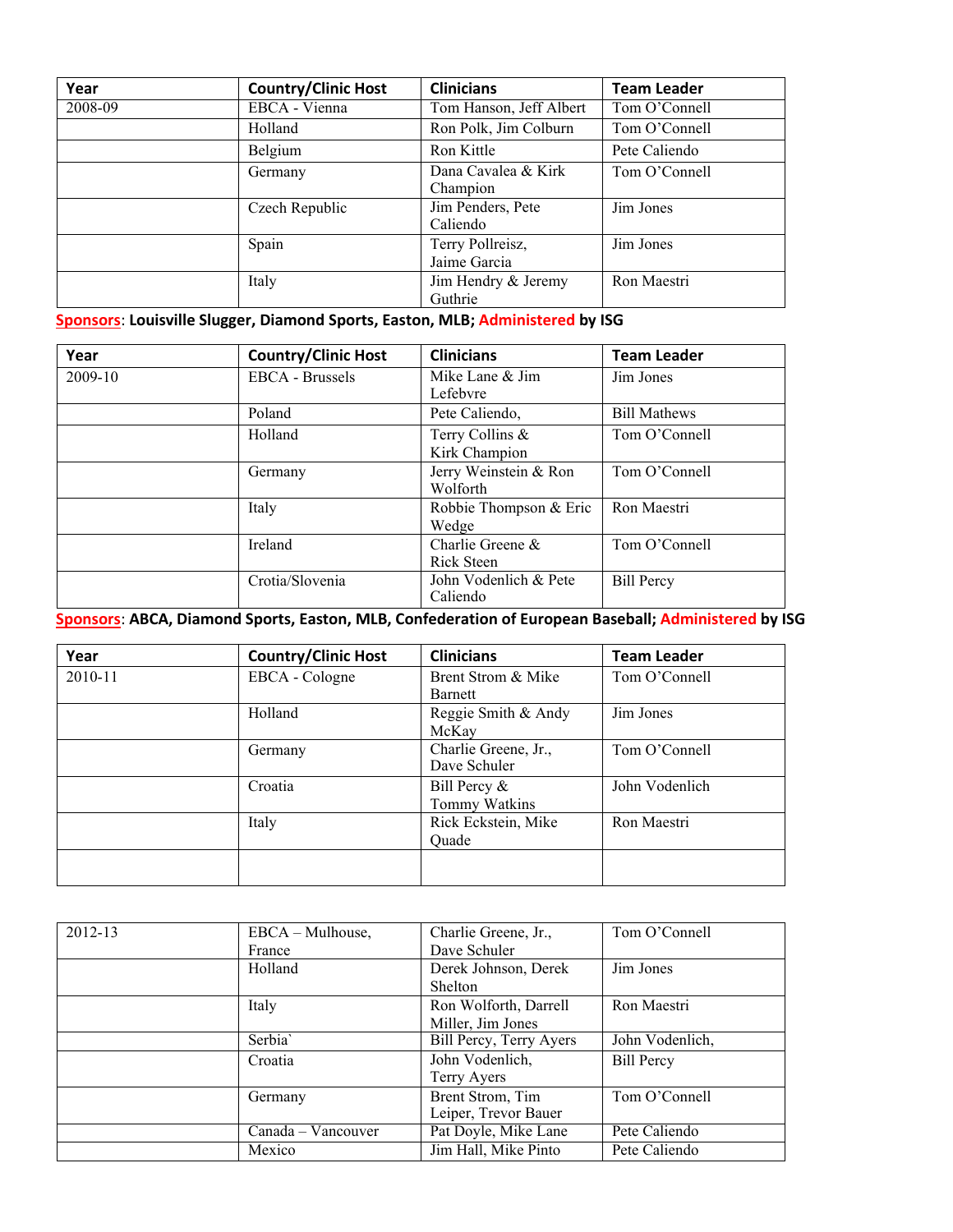| $\sim$<br>LE 1 C | ohnson<br>$\sim$ and $\sim$ $\sim$<br>Mark<br>`h | $\bullet$<br>$\sim$<br>$\sim$<br>.<br>$\sim$ 400 $\sigma$<br>$\cdot$ 1 $\sim$ |
|------------------|--------------------------------------------------|-------------------------------------------------------------------------------|
|                  | A.                                               |                                                                               |

## **Sponsors**: **ABCA, Diamond Sports, Louisville Slugger, MLB, Texas Baseball Ranch; Administered by ISG**

| Year    | <b>Country/Clinic Host</b> | <b>Clinicians</b>                                                 | <b>Team Leader</b> |
|---------|----------------------------|-------------------------------------------------------------------|--------------------|
| 2013-14 | <b>EBCA</b> - Brussels     | Ron Wolforth, Bill<br>Springman, Gavin Kelly,<br>Dave Keilitz     | Tom O'Connell      |
|         | Sweden                     | Doug Henry, Eric<br>Campbell, Mark<br>Fuller                      | John Vodenlich     |
|         | Holland                    | Joe Lefebvre, John<br>McLaren, Hensley<br>Muelens, Gavin<br>Kelly | Tom O'Connell      |
|         | Croatia                    | Mauro Mazzotti, John<br>Vodenlich                                 | Rick Steen         |
|         | Austria                    | Mark Fuller, Terry Ayers,<br>Justin Bach                          | John Vodenlich     |
|         | Italy                      | Tim Lieper, Darrell Miller                                        | Ron Maestri        |
|         | Germany                    | Dave Turgeon, Larry<br>Young, Adam Melhuse                        | Pat Doyle          |
|         | Switzerland                | Tim Leveque, Brant Ust                                            | Jim Jones          |
|         | Canada - Vancouver         | Jim Murphy, Pete<br>Caliendo                                      | Jim Jones          |
|         | Canada - Saskatoon         | Reggie Smith, Jerry<br>Kindall                                    | Pete Caliendo      |

| Year    | <b>Country/Clinic Host</b> | <b>Clinicians</b>                              | <b>Team Leader</b> |
|---------|----------------------------|------------------------------------------------|--------------------|
| 2014-15 | <b>EBCA</b> - Brussels     |                                                | Tom O'Connell      |
|         | Sweden                     | John Casey, Dan<br>Raddison                    | Pete Caliendo      |
|         | Netherlands                | Larry Young, Jerry<br>Weinstein, Kyle<br>Boddy | Jim Jones          |
|         | Italy                      | Ron Washington, Eric<br>Campbell               | Pete Caliendo      |
|         | France                     | Brent Strom, Jerry<br>Weinstein                | Jim Jones          |
|         | Germany                    | Terry Collins, Chris<br>Carminucci             | Pat Doyle          |
|         | <b>Belarus</b>             | John McLaren, Mauro<br>Mazotti                 | Rick Steen         |
|         | Slovakia                   | Ron Wolforth, Petr<br>Stribrcky                | Jim Jones          |
|         | Serbia                     | Rick Johnston, Don<br>Freeman                  | <b>Bill Percy</b>  |

| Year    | <b>Country/Clinic Host</b> | <b>Clinicians</b>                            | <b>Team Leader</b> |
|---------|----------------------------|----------------------------------------------|--------------------|
| 2015-16 | EBCA - Lisbon              | Andre Lachance, David<br>Turgeon, Tim Lieper | Tom O'Connell      |
|         | Curacao                    | Ron Wotus                                    | Jim Jones          |
|         | Sweden                     | Ron Wolforth, Tom<br>Gillespie               | Pat Doyle          |
|         | France                     | Reggie Smith, Tim<br>Tschida, Brooks<br>Webb | Randy Town         |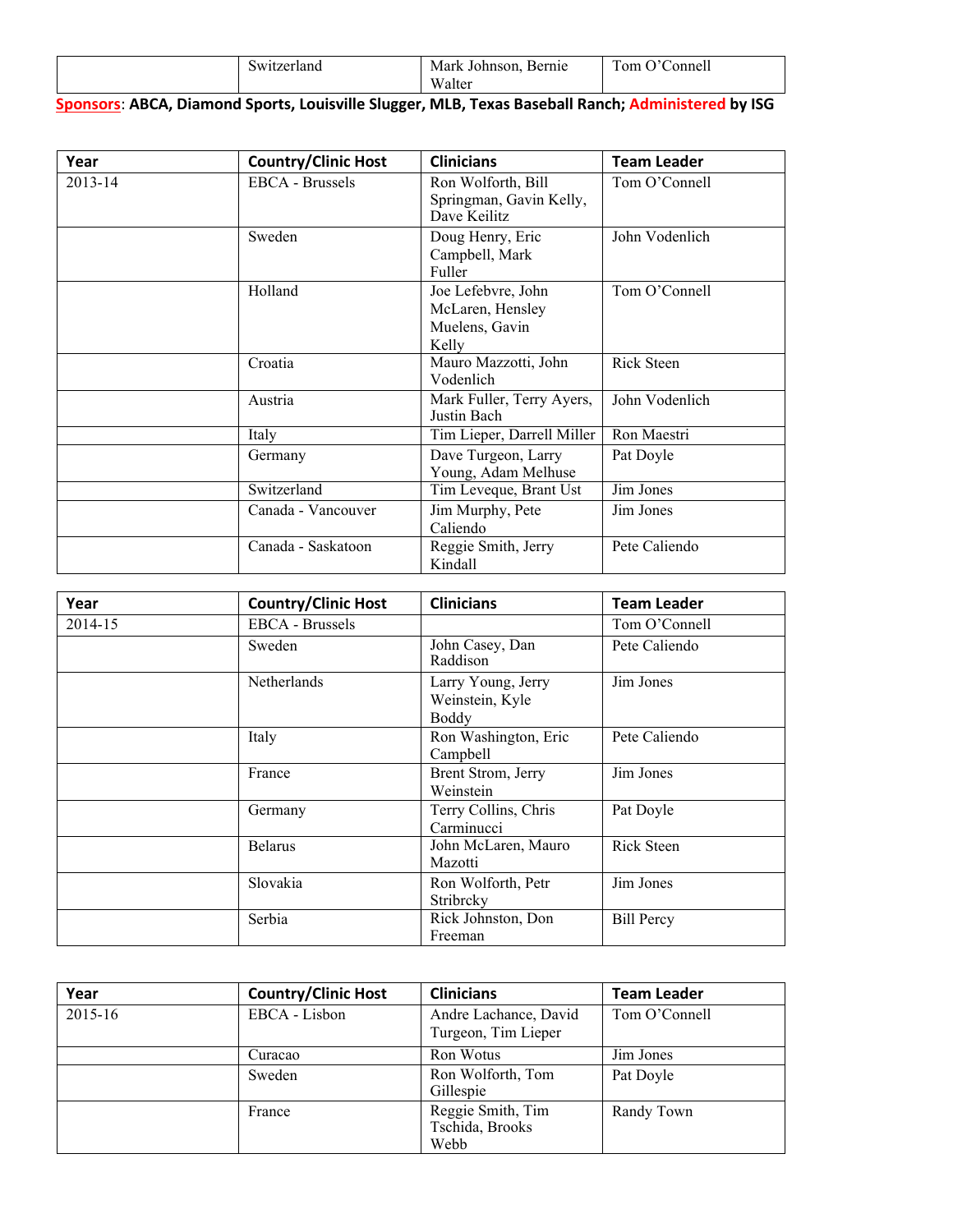| Czech Republic     | Chris Carminucci, Pete   | Jim Jones      |
|--------------------|--------------------------|----------------|
|                    | Caliendo                 |                |
| Switzerland        | Bill Percy, Ivan         | Tom O'Connell  |
|                    | Rodriguez                |                |
| Germany            | Matt Morse,              | Tom O'Connell  |
|                    | Steve Englishbey         |                |
| Serbia             | Terry Ayers, Mark Fuller | John Vodenlich |
| Norway             | Mark Fuller, Marty       | John Vodenlich |
|                    | Paulsen, Terry           |                |
|                    | Ayers                    |                |
| Canada (Vancouver) | Ryan Harrison            | Pete Caliendo  |

| Year    | <b>Country/Clinic Host</b> | <b>Clinicians</b>                        | <b>Team Leader</b> |
|---------|----------------------------|------------------------------------------|--------------------|
| 2016-17 | EBCA – Mulhouse, FR        | Ron Wolforth, Dan<br>Heefner, Nick Davis | Tom O'Connell      |
|         | Curacao                    | Jerry Weinstein                          | John Vodenlich     |
|         | Sweden                     | Bill Mathews,<br>Nino Giarratano         | Pat Doyle          |
|         | Cuba                       | Alberto Castillo                         | Pete Caliendo      |
|         | Norway                     | Eric Campbell, Dave<br>Turgeon           | Randy Town         |
|         | Germany                    | Andre Lachance, Derek<br>Johnson         | Tom O'Connell      |
|         | Serbia                     | Tom Wilson, Mark Fuller                  | John Vodenlich     |
|         | Ireland                    | John McLaren, Ed<br>Flaherty             | Tom O'Connell      |
|         | Hungary                    | Mark Fuller, Tom Wilson                  | John Vodenlich     |
|         | Italy                      | Tim Cossins, Andy Haines                 | Ron Maestri        |
|         | Spain                      | Tim Leveque, Frank<br>Catalanotto        | Jim Jones          |
|         | Great Britain              | Dave Turgeon                             | Pat Doyle          |
|         | Vancouver                  | Matt Nokes, Chris<br>Carminucci          | Pete Caliendo      |

| Year    | <b>Country/Clinic Host</b> | <b>Clinicians</b>                          | <b>Team Leader</b>  |
|---------|----------------------------|--------------------------------------------|---------------------|
| 2017-18 | New Zealand                | Reggie Smith, Pete<br>Caliendo, Graeme     | Tom O'Connell       |
|         | EBCA - Antwerp,<br>Belgium | Lloyd<br>John Vodenlich, Andre<br>Lachance | Tom O'Connell       |
|         | Curacao                    | Ryan Sienko                                | Pete Caliendo       |
|         | Austria                    | Bill Percy,<br>Jerry Weinstein             | Jim Jones           |
|         | Poland                     | Jeff Krushell, Pat Doyle                   | <b>Bill Mathews</b> |
|         | Switzerland                | Stu Fritz, Brent Strom                     | Rick Steen          |
|         | Germany                    | Ryan Harrison, Ernie<br>Young              | Tom O'Connell       |
|         | Aruba                      | Ron Wolforth, Larry<br>Young               | Pete Caliendo       |
|         | Ukraine                    | Chris Carminucci,<br>Kash Beauchamp        | Pete Caliendo       |
|         | Hungary                    | John Vodenlich                             | Mark Fuller         |
|         | Cuba Afide Congress        | Mark Little                                | Pete Caliendo       |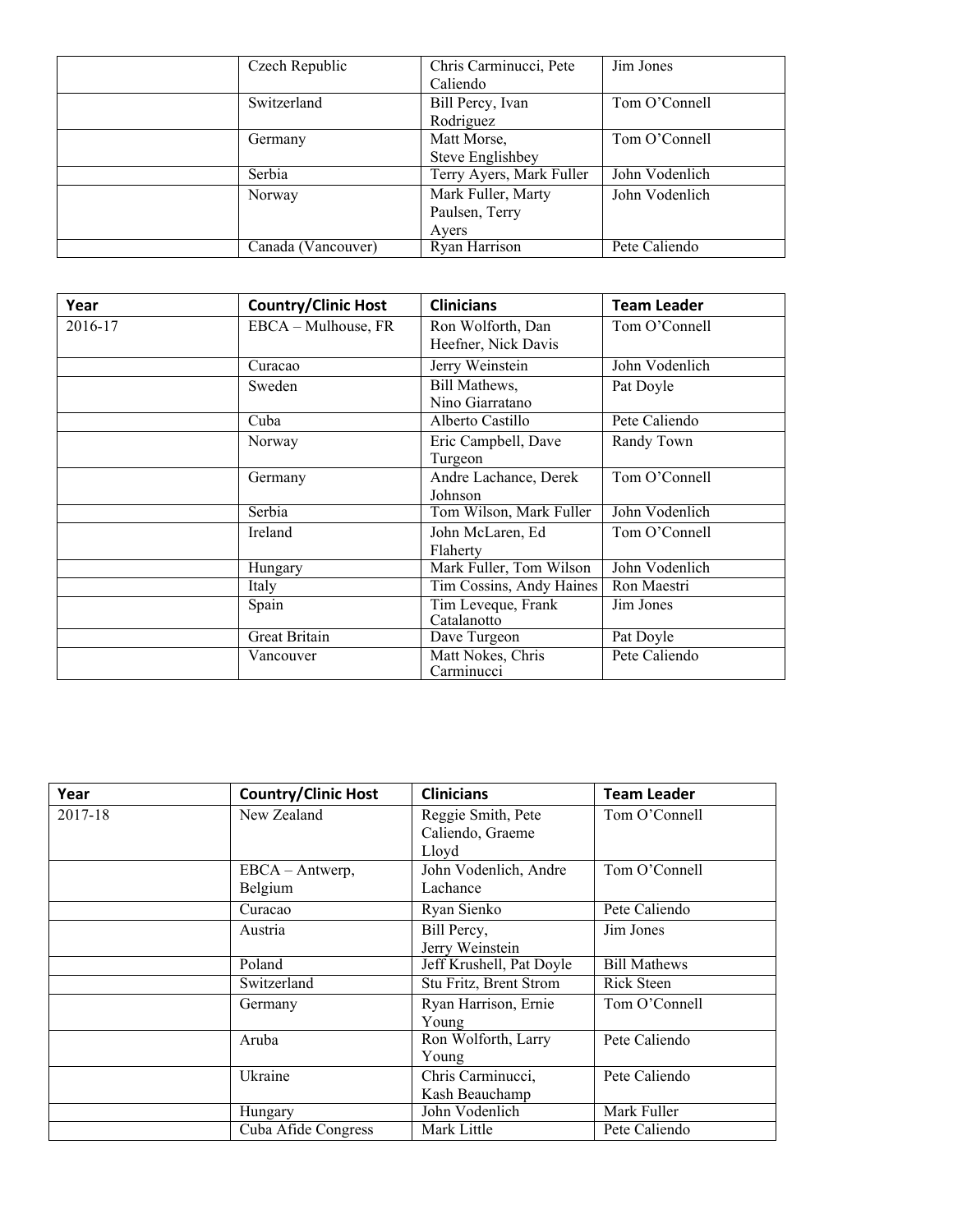| Spain                 | Ryan McGinnis, Mark<br>Fuller | John Vodenlich |
|-----------------------|-------------------------------|----------------|
| Great Britain         | Nino Giaratanno               | Pat Dovle      |
| Canada (Vancouver)    | Terry Ayers, Bill Percy       | Tom O'Connell  |
| Canada (Saskatchewan) | Eric Campbell                 | Jim Jones      |

| Year    | <b>Country/Clinic Host</b> | <b>Clinicians</b>                                    | <b>Team Leader</b> |
|---------|----------------------------|------------------------------------------------------|--------------------|
| 2018-19 | New Zealand                | Ron Wolforth, Jeff<br>Krushell, Tom<br>$O'$ Connell  | Pete Caliendo      |
|         | $EBCA - Mulhouse, Fr$      | Dave Turgeon, Paul<br>Davis, Jeremy<br><b>Barnes</b> | Tom O'Connell      |
|         | Curacao                    | Jamie Pinzino                                        | John Casey         |
|         | Sweden                     | Pat Doyle, Tom Wilson,<br>Mark Fuller                | John Vodenlich     |
|         | UK.                        | Ed Blankmeyer                                        | Jim Jones          |
|         | Germany                    | Ryan Sienko,<br>Don Sneddon                          | Tom O'Connell      |
|         | Serbia                     | Tom Wilson, Mark Fuller                              | John Vodenlich     |
|         | Canada (Vancouver)         | Jerry Weinstein, Larry<br>Young                      | Pete Caliendo      |
|         | Canada (Saskatchewan)      | Randy Sullivan                                       | Jim Jones          |
|         | Russia                     | Jamie Sheetinger                                     | Pete Caliendo      |

| Year    | <b>Country/Clinic Host</b> | <b>Clinicians</b>                                              | <b>Team Leader</b> |
|---------|----------------------------|----------------------------------------------------------------|--------------------|
| 2019-20 | New Zealand                | Ron Wolforth, Greg<br>Brown, Ryan Harrison,<br>Garret Wolforth | Tom O'Connell      |
|         | South Africa               | Ernie Young                                                    | Pete Caliendo      |
|         | EBCA - Budapest            | Ron Wolforth, Brent<br>Strom, Greg Frady,<br>John Vodenlich    | Tom O'Connell      |
|         | Italy                      | Brian Snitker, Derek<br>Johnson                                | Ron Maestri        |
|         | Argentina                  | Marvin Benard                                                  | Pete Caliendo      |
|         | Sweden                     | Scott Staude, Mark Fuller                                      | John Vodenlich     |
|         | UK.                        | Andre Lachance                                                 | Jim Jones          |
|         | Germany                    | Pete Wilkinson, Tom<br>Sutaris, Steve Janssen                  | Tom O'Connell      |
|         | Switzerland                | Norm Walsh, Stu Fritz                                          | John Casey         |
|         | Slovenia                   | John Vodenlich                                                 | Mark Fuller        |
|         | Canada (Vancouver)         | Ernie Young, Ryan<br>Harrison                                  | Pete Caliendo      |
|         | Canada (Saskatchewan)      | Mike Lane                                                      | Jim Jones          |
|         | Russia                     | Kory DeHaan, Jeffrey<br>Darrion Siler                          | Pete Caliendo      |